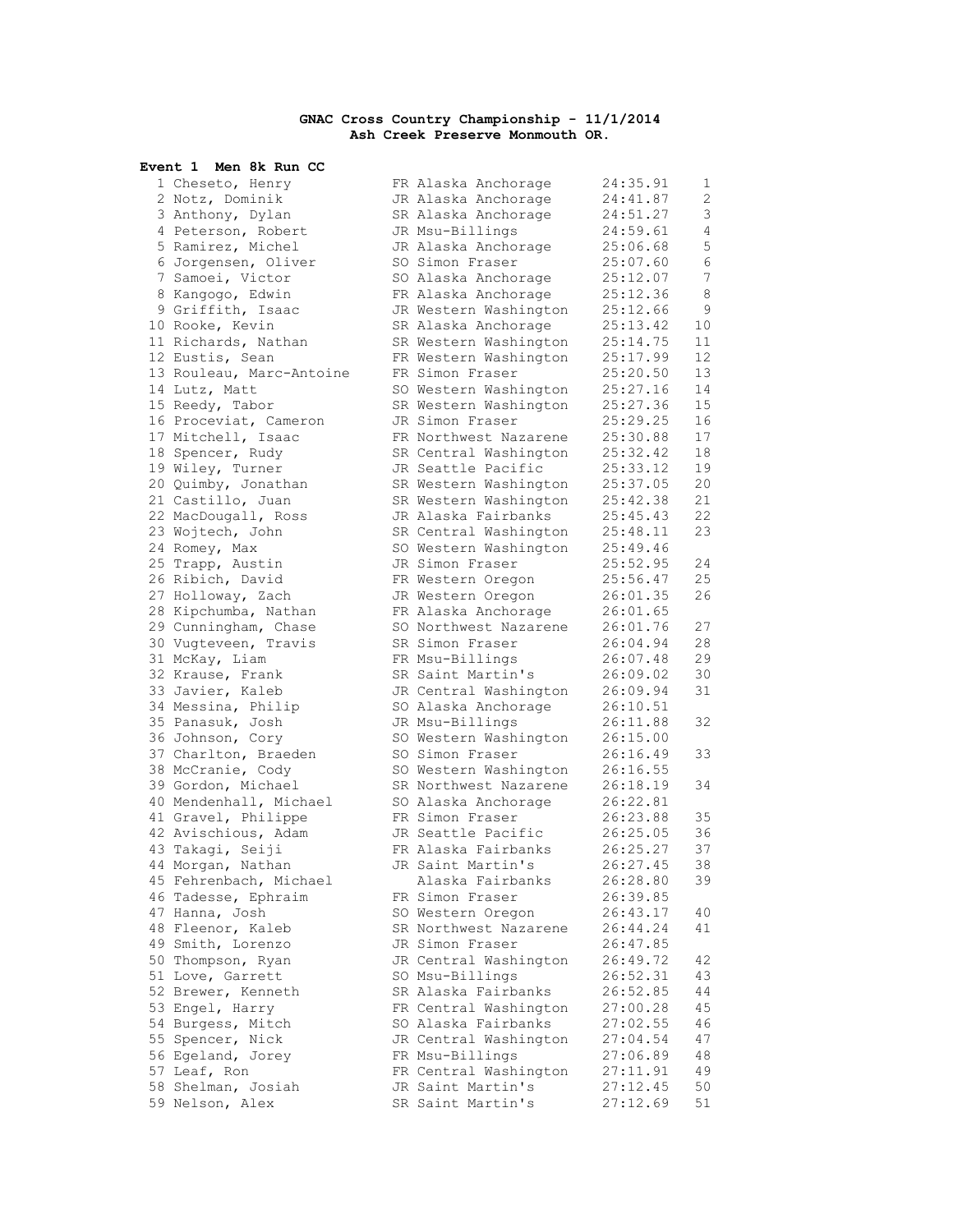| 60 Hovland, Mark                 |  | FR Msu-Billings       |             |    |                   |                | 27:18.75 | 52 |    |  |
|----------------------------------|--|-----------------------|-------------|----|-------------------|----------------|----------|----|----|--|
| 61 McLeod, David                 |  | FR Western Oregon     |             |    |                   |                | 27:24.84 | 53 |    |  |
| 62 Schafer, Brandon              |  | FR Northwest Nazarene |             |    |                   |                | 27:27.45 | 54 |    |  |
| 63 Christianson, Brent           |  | FR Central Washington |             |    |                   |                | 27:28.80 |    |    |  |
| 64 Anheluk, Riley                |  | SO Western Oregon     |             |    |                   |                | 27:32.23 | 55 |    |  |
| 65 Marson, Parker                |  | FR Western Oregon     |             |    |                   |                | 27:33.31 | 56 |    |  |
| 66 Comer, Brian                  |  | JR Seattle Pacific    |             |    |                   |                | 27:38.57 | 57 |    |  |
| 67 Soik, Joe                     |  | SO Western Oregon     |             |    |                   |                | 27:39.58 | 58 |    |  |
| 68 Trummer, Max                  |  | FR Simon Fraser       |             |    |                   |                | 27:41.00 |    |    |  |
| 69 Young, Paul                   |  | SR Central Washington |             |    |                   |                | 27:41.01 |    |    |  |
|                                  |  |                       |             |    |                   |                |          |    |    |  |
| 70 Kopsack, Lyon                 |  | FR Alaska Fairbanks   |             |    |                   |                | 27:43.27 | 59 |    |  |
| 71 Heckman, Jasper               |  | SO Saint Martin's     |             |    |                   |                | 27:52.32 | 60 |    |  |
| 72 Naffziger, Sam                |  | JR Western Oregon     |             |    |                   |                | 27:52.43 |    |    |  |
| 73 Paulson, Kyle                 |  | FR Central Washington |             |    |                   |                | 27:58.23 |    |    |  |
| 74 Dempsey, Josh                 |  | FR Western Oregon     |             |    |                   |                | 28:21.78 |    |    |  |
| 75 Halladay, Ben                 |  | FR Seattle Pacific    |             |    |                   |                | 28:22.68 | 61 |    |  |
| 76 Sterling, Clark               |  | FR Seattle Pacific    |             |    |                   |                | 28:30.66 | 62 |    |  |
| 77 Rankin, Keegan                |  | Alaska Fairbanks      |             |    |                   |                | 28:48.18 | 63 |    |  |
| 78 Hughey, Mitchell              |  | SO Saint Martin's     |             |    |                   |                | 28:58.31 | 64 |    |  |
| 79 Stash, Chris                  |  | Western Oregon        |             |    |                   |                | 29:02.22 |    |    |  |
| 80 Marshall, Jacob               |  | JR Msu-Billings       |             |    |                   |                | 29:04.03 | 65 |    |  |
| 81 Wilkins, Colin                |  | JR Seattle Pacific    |             |    |                   | 66<br>29:48.34 |          |    |    |  |
| 82 Hunt, Josh                    |  | FR Saint Martin's     |             |    |                   |                | 30:00.74 |    | 67 |  |
| 83 Zering, Josiah                |  | FR Seattle Pacific    |             |    |                   |                | 30:11.95 | 68 |    |  |
|                                  |  |                       |             |    |                   |                |          |    |    |  |
|                                  |  |                       | Team Scores |    |                   |                |          |    |    |  |
| 1 Alaska Anchorage               |  | 18                    | 1           | 2  | 3                 | 5              | 7        | 8  | 10 |  |
| Total Time: 2:04:27.80           |  |                       |             |    |                   |                |          |    |    |  |
| 24:53.56<br>Average:             |  |                       |             |    |                   |                |          |    |    |  |
| 2 Western Washington             |  | 61                    | 9           | 11 | $12 \overline{ }$ | 14             | 15       | 20 | 21 |  |
| Total Time: 2:06:39.92           |  |                       |             |    |                   |                |          |    |    |  |
| 25:19.99<br>Average:             |  |                       |             |    |                   |                |          |    |    |  |
| 3 Simon Fraser                   |  | 87                    | 6           | 13 | 16                | 24             | 28       | 33 | 35 |  |
| Total Time:<br>2:07:55.24        |  |                       |             |    |                   |                |          |    |    |  |
| 25:35.05<br>Average:             |  |                       |             |    |                   |                |          |    |    |  |
| 4 Msu-Billings                   |  | 156                   | 4           | 29 | 32                | 43             | 48       | 52 | 65 |  |
| Total Time:<br>2:11:18.17        |  |                       |             |    |                   |                |          |    |    |  |
| 26:15.64<br>Average:             |  |                       |             |    |                   |                |          |    |    |  |
| 5 Central Washington             |  | 159                   | 18          | 23 | 31                | 42             | 45       | 47 | 49 |  |
| Total Time:<br>2:11:20.47        |  |                       |             |    |                   |                |          |    |    |  |
| 26:16.10                         |  |                       |             |    |                   |                |          |    |    |  |
| Average:<br>6 Northwest Nazarene |  |                       |             |    | 34                |                |          |    |    |  |
|                                  |  | 173                   | 17          | 27 |                   | 41             | 54       |    |    |  |
| Total Time:<br>2:12:02.53        |  |                       |             |    |                   |                |          |    |    |  |
| 26:24.51<br>Average:             |  |                       |             |    |                   |                |          |    |    |  |
| 7 Alaska Fairbanks               |  | 188                   | 22          | 37 | 39                | 44             | 46       | 59 | 63 |  |
| Total Time:<br>2:12:34.90        |  |                       |             |    |                   |                |          |    |    |  |
| Average:<br>26:30.98             |  |                       |             |    |                   |                |          |    |    |  |
| 8 Western Oregon                 |  | 199                   | 25          | 26 | 40                | 53             | 55       | 56 | 58 |  |
| Total Time:<br>2:13:38.06        |  |                       |             |    |                   |                |          |    |    |  |
| 26:43.62<br>Average:             |  |                       |             |    |                   |                |          |    |    |  |
| 9 Saint Martin's                 |  | 229                   | 30          | 38 | 50                | 51             | 60       | 64 | 67 |  |
| Total Time:<br>2:14:53.93        |  |                       |             |    |                   |                |          |    |    |  |
| Average:<br>26:58.79             |  |                       |             |    |                   |                |          |    |    |  |
| 10 Seattle Pacific               |  | 235                   | 19          | 36 | 57                | 61             | 62       | 66 | 68 |  |
| Total Time:<br>2:16:30.08        |  |                       |             |    |                   |                |          |    |    |  |
| 27:18.02<br>Average:             |  |                       |             |    |                   |                |          |    |    |  |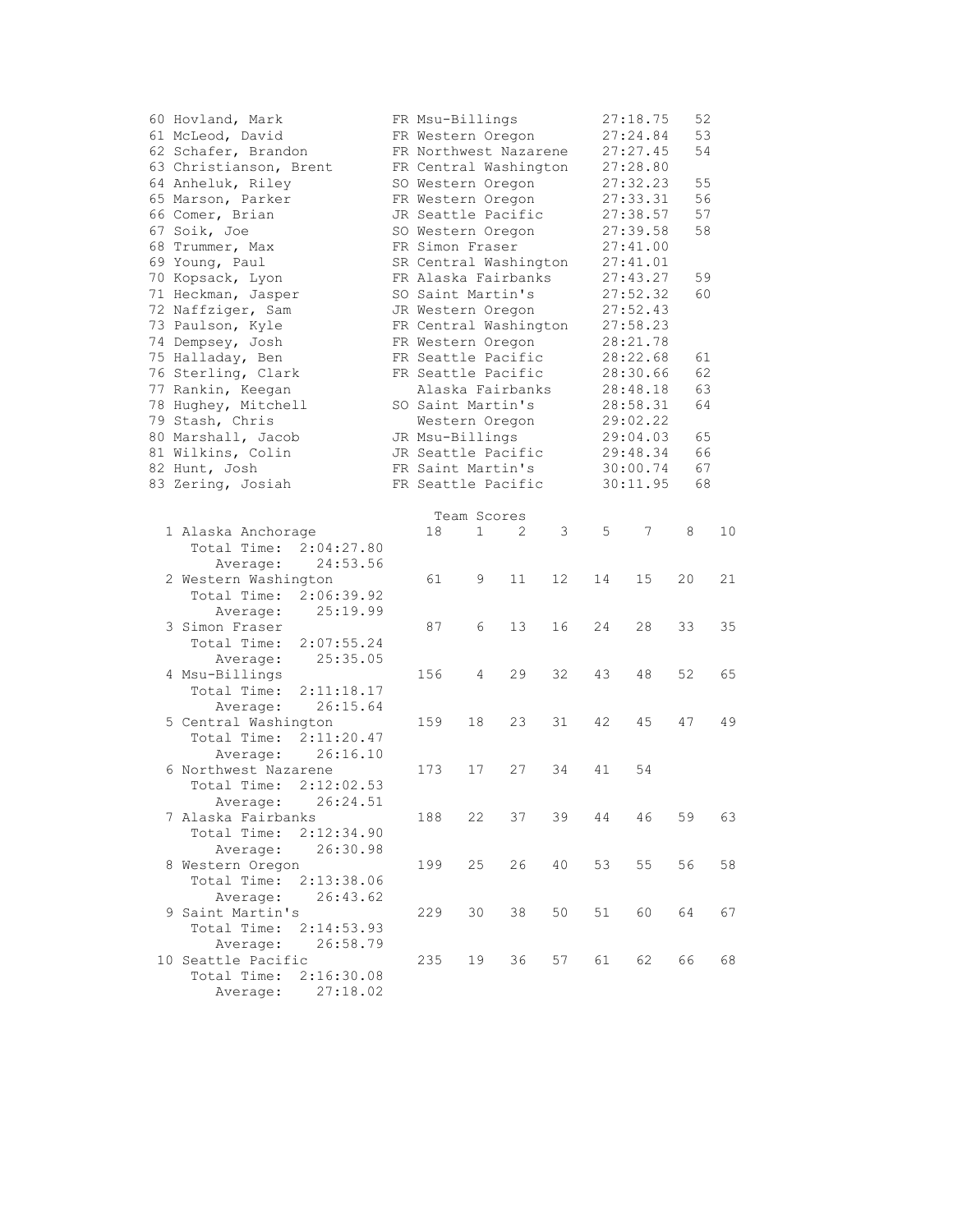| LVENC 7 MOMEN OK KUN CC |                       |          |      |
|-------------------------|-----------------------|----------|------|
| 1 Steen, Katelyn        | SR Western Washington | 20:13.75 | 1    |
| 2 Bassett, Rebecca      | SO Simon Fraser       | 20:32.08 | 2    |
| 3 Eggleston, Dani       | JR Central Washington | 20:42.10 | 3    |
| 4 Johnston, Amy         | SR Alaska Anchorage   | 20:44.35 | 4    |
| 5 Johnson, Jennifer     | SR Simon Fraser       | 20:48.53 | 5    |
| 6 Decker, Beatrice      | JR Alaska Anchorage   | 20:52.48 | 6    |
| 7 Patti, Anna           | JR Seattle Pacific    | 20:54.60 | 7    |
| 8 Frame, Nocona         | SR Msu-Billings       | 20:57.34 | 8    |
| 9 Morgan, Connie        | SR Central Washington | 21:02.24 | 9    |
| 10 Guenther, Taylor     |                       | 21:02.66 |      |
|                         | JR Western Washington |          | 10   |
| 11 Kurgat, Caroline     | FR Alaska Anchorage   | 21:04.52 | 11   |
| 12 Haebe, Bryn          | SR Alaska Anchorage   | 21:19.74 | 12   |
| 13 Reiter, Austen       | JR Western Washington | 21:21.10 | 13   |
| 14 Rogers, Megan        | JR Central Washington | 21:23.48 | 14   |
| 15 Hepfner, Renae       | SR Msu-Billings       | 21:26.62 | 15   |
| 16 O'Connor, Haley      | SR Western Washington | 21:26.89 | 16   |
| 17 Bassett, Miryam      | FR Simon Fraser       | 21:30.89 | 17   |
| 18 Mackenzie, Kansas    | JR Simon Fraser       | 21:32.23 | 18   |
| 19 Macdonald, Sarah     | SO Seattle Pacific    | 21:35.45 | 19   |
| 20 Noel, Peggy          | SO Simon Fraser       | 21:35.70 | $20$ |
| 21 Stuckey, Stephanie   | JR Western Oregon     | 21:47.34 | 21   |
| 22 Frame, Rio           | SO Msu-Billings       | 21:47.98 | 22   |
| 23 Chinchar, Erin       | JR Central Washington | 21:49.99 | 23   |
| 24 Marikis, Sofia       | SO Western Washington | 21:51.48 | 24   |
| 25 Chadsey, Emma        | SO Simon Fraser       | 21:54.09 | 25   |
| 26 Crawford, Rachel     | SO Western Oregon     | 21:55.36 | 26   |
| 27 Thornton, Mikhaila   | SR Western Washington | 21:57.50 | 27   |
| 28 Grant, Brittany      | SO Western Washington | 21:59.13 | 28   |
|                         |                       | 22:04.53 | 29   |
| 29 Decker, Lynelle      | JR Seattle Pacific    |          | 30   |
| 30 Pahkala, Jessica     | JR Alaska Anchorage   | 22:06.25 |      |
| 31 Evans, Brittany      | SO Simon Fraser       | 22:06.42 | 31   |
| 32 Burroughs, Mariah    | FR Alaska Anchorage   | 22:13.83 | 32   |
| 33 Perez, Tamara        | FR Alaska Anchorage   | 22:14.95 | 33   |
| 34 Striker, Kali        | Alaska Fairbanks      | 22:16.79 | 34   |
| 35 O'Donnell, Dorothy   | Alaska Fairbanks      | 22:17.70 | 35   |
| 36 Dowdell, Hannah      | SO Central Washington | 22:20.59 | 36   |
| 37 Rawlins, Jessica     | FR Seattle Pacific    | 22:21.15 | 37   |
| 38 Hutchison, Maddie    | FR Western Washington | 22:21.43 |      |
| 39 Calvert, Hannah      | SO Seattle Pacific    | 22:24.91 | 38   |
| 40 Dodd, Sophie         | FR Simon Fraser       | 22:31.56 |      |
| 41 Hook, Rebecca        | JR Northwest Nazarene | 22:32.21 | 39   |
| 42 Manzer, Anysja       | FR Northwest Nazarene | 22:33.62 | 40   |
| 43 Teigen, Megan        | SO Saint Martin's     | 22:35.29 | 41   |
| 44 Inderbitzin, Jayna   | JR Central Washington | 22:35.31 | 42   |
| 45 Beeson, Bailey       | SO Western Oregon     | 22:36.44 | 43   |
| 46 Anderson, Nicole     | SR Western Oregon     | 22:37.78 | 44   |
| 47 Fleming, Susanna     | SR Northwest Nazarene | 22:38.78 | 45   |
| 48 Kettel, Hailey       | FR Seattle Pacific    | 22:39.33 | 46   |
| 49 Condon, Taylor       | JR Msu-Billings       | 22:42.41 | 47   |
| 50 Osborne, Jinise      | JR Msu-Billings       | 22:46.80 | 48   |
| 51 Weller, Grace        | FR Alaska Fairbanks   | 22:48.11 | 49   |
| 52 Rachwitz, Claire     | SO Seattle Pacific    | 22:49.34 | 50   |
| 53 Phan, Chynna         | FR Seattle Pacific    | 22:50.18 |      |
|                         |                       |          |      |
| 54 Childers, Kolby      | SO Western Oregon     | 22:51.74 | 51   |
| 55 Eldredge, Brenna     | JR Central Washington | 22:54.62 | 52   |
| 56 Klotz-Brooks, Kali   | JR Western Washington | 22:58.21 |      |
| 57 Gourley, Jadyn       | JR Northwest Nazarene | 23:01.39 | 53   |
| 58 De Leon, Debora      | FR Western Oregon     | 23:07.37 | 54   |
| 59 Lloyd, Haleigh       | SR Alaska Anchorage   | 23:10.24 |      |
| 60 Bock, Melanie        | SR Msu-Billings       | 23:10.53 | 55   |
| 61 Donaghy, Jordan      | JR Msu-Billings       | 23:11.76 | 56   |
| 62 Howley, Julia        | FR Simon Fraser       | 23:12.36 |      |